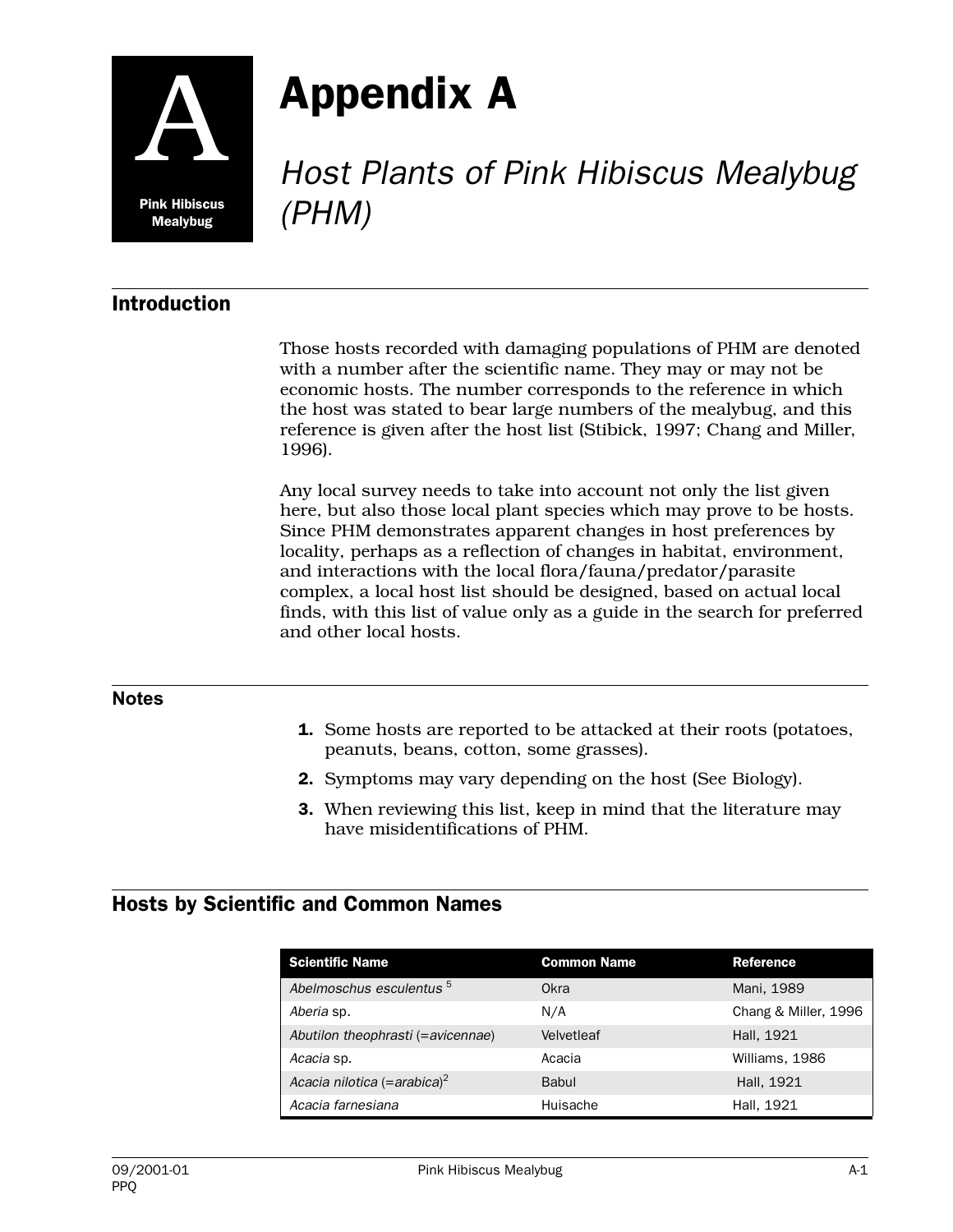| <b>Scientific Name</b>                                     | <b>Common Name</b> | <b>Reference</b>     |
|------------------------------------------------------------|--------------------|----------------------|
| Acalypha sp.                                               | A copperleaf       | Mani, 1989           |
| Acalypha hispida <sup>4</sup>                              | Cat's tail         | Anon., 1996          |
| Acalypha indica                                            | Indian nettle      | Hall, 1921           |
| Acalypha marginata                                         | N/A                | Hall, 1921           |
| Acanthus ilicifolius                                       | N/A                | Mani, 1989           |
| Achyranthes indica                                         | Man better man     | Anon., 1996          |
| Aegle marmelos                                             | Bael               | Anon., 1996          |
| Aglaonema sp.                                              | Silver Queen       | Anon., 1996          |
| Albizia caribaea <sup>4</sup>                              | Tantakayo          | Persad, 1995         |
| Albizia lebbek <sup>2</sup>                                | Lebbekh            | Williams, 1986       |
| Albizia niopoides <sup>5</sup>                             | Tantakayo          | Chang & Miller, 1996 |
| Albizia saman (=Samanea saman) <sup>4</sup>                | Saman              | Anon., 1996          |
| Allamanda sp.                                              | Allamanda          | Anon., 1996          |
| Allamanda cathartica                                       | Yellow buttercup   | Anon., 1996          |
| Alocasia cucullata                                         | Heart shae dasheen | Anon., 1996          |
| Alpinia spp. <sup>4</sup>                                  | Ginger lily        | Anon., 1996          |
| Althaea sp.                                                | N/A                | Chang & Miller, 1996 |
| Amaranthus sp.                                             | Bhagi              | Anon., 1996          |
| Annona spp. <sup>5</sup>                                   | Atemoya            | Williams, 1986       |
| Annona cherimolia                                          | Cherimoya          | Hall, 1921           |
| Annona muricata <sup>4</sup>                               | Soursop            | Williams, 1986       |
| Annona reticulata <sup>4</sup>                             | Custard apple      | Williams, 1986       |
| Annona squamosa <sup>4</sup>                               | Sugar apple        | Mani, 1989           |
| Anthurium andraeanum <sup>4</sup>                          | Anthurium          | Anon., 1996          |
| Arachis hypogaea                                           | Peanut             | Mani, 1989           |
| Aralia sp. <sup>4</sup>                                    | Angelica           | Williams, 1986       |
| Artocarpus altilis <sup>4</sup>                            | <b>Breadfruit</b>  | Anon., 1996          |
| Artocarpus communis <sup>4</sup>                           | <b>Breadnut</b>    | Anon., 1996          |
| Asparagus sp. <sup>4</sup>                                 | Asparagus fern     | Anon., 1996          |
| Asparagus densiflorus                                      | Rice fern          | Anon., 1996          |
| Asparagus officinalis                                      | Asparagus          | Chang & Miller, 1996 |
| Asparagus setaceus                                         | Bridel fern        | Anon., 1996          |
| Averrhoa carambola <sup>4</sup>                            | Carambola          | Anon., 1996          |
| Azadirachta indica                                         | Neem               | Williams, 1986       |
| Basella alba <sup>4</sup>                                  | Poi spinach        | Anon., 1996          |
| Bauhinia sp.                                               | A bean             | Mani, 1989           |
| Bauhinia acuminata                                         | N/A                | Hall, 1921           |
| Bauhinia forficata pruinosa <sup>2</sup><br>$=$ candicans) | <b>Bauhinia</b>    | Hall, 1921           |
| Bauhinia racemosa                                          | N/A                | Hall, 1921           |
| Bauhinia vahlii                                            | N/A                | Hall, 1921           |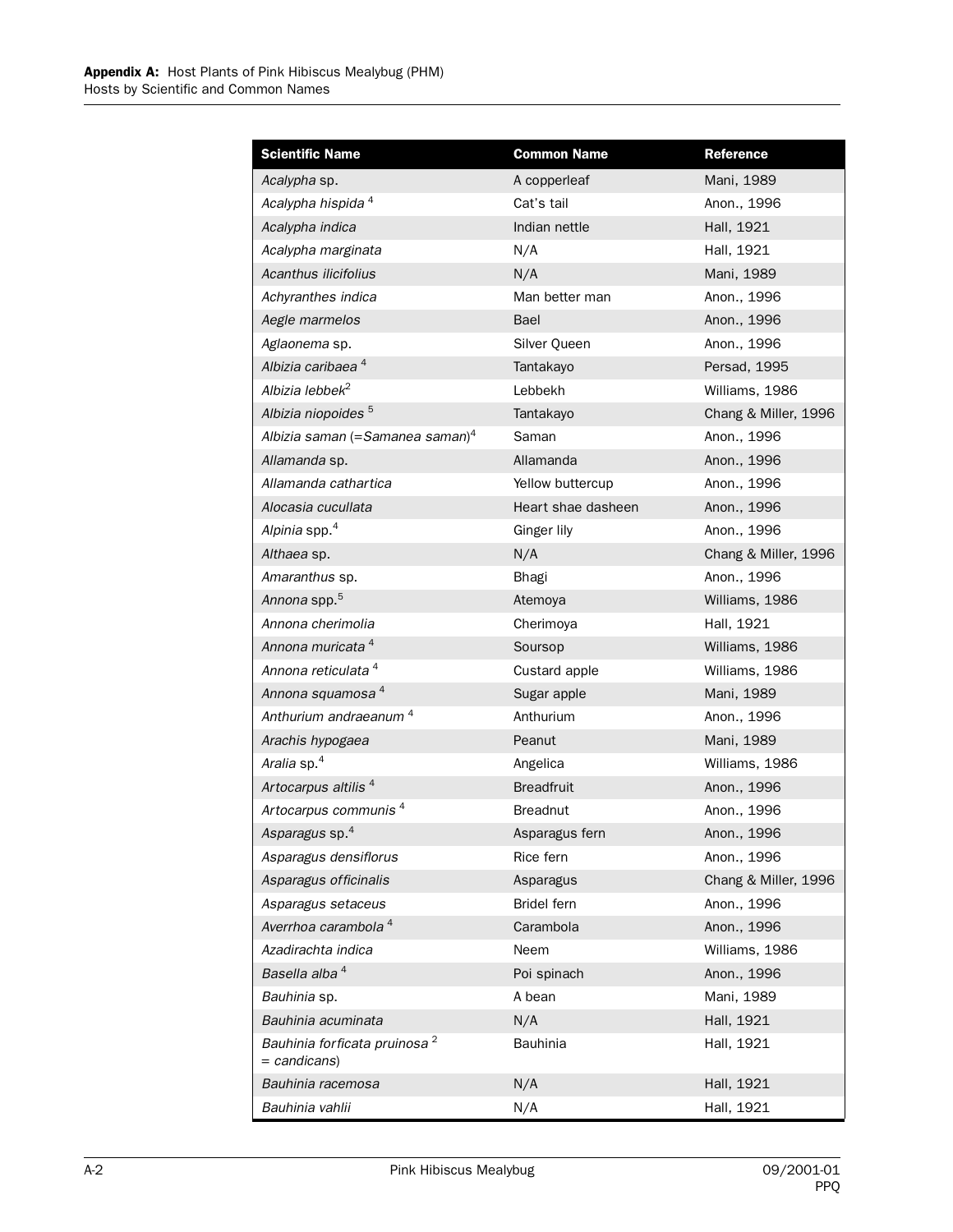| <b>Scientific Name</b>                       | <b>Common Name</b>  | Reference            |
|----------------------------------------------|---------------------|----------------------|
| Bauhinia variegata <sup>2,4</sup>            | Orchid tree         | Anon., 1996          |
| Begonia sp.                                  | Begonia             | Anon., 1996          |
| Beta vulgaris <sup>4</sup>                   | Beetroot            | Anon., 1996          |
| Bidens pilesa                                | Railway daisy       | Anon., 1996          |
| Bignonia sp.                                 | N/A                 | Williams, 1986       |
| Blighia sapida                               | Ackee               | Anon., 1996          |
| Boehmeria nivea 1                            | Ramie               | Mani, 1989           |
| Bougainvillea spp.                           | Bougainvilla        | Anon., 1996          |
| Bougainvillea spectabilis                    | N/A                 | Hall, 1921           |
| Brassaia actinophylla                        | Octopus tree        | Anon., 1996          |
| Caesalpinia coriaria <sup>4</sup>            | Divi divi           | Anon., 1996          |
| Caesalpinia decapetala (=sepiaria)           | N/A                 | Hall, 1921           |
| Caesalpinia pulcherrima                      | Pride of Barbados   | Anon., 1996          |
| Cajanus cajan (Syn.=C. indicus) <sup>4</sup> | Pigeon pea          | Anon., 1996          |
| Cajanus indicus <sup>2</sup>                 | Pigeon pea          | Mani, 1989           |
| Calliandra sp.                               | Powder puff         | Anon., 1996          |
| Cananga odorata <sup>4</sup>                 | Ylang-Ylang         | Persad, 1995         |
| Callistemon sp.                              | Bottle brush tree   | Anon., 1996          |
| Capsicum sp.                                 | Seasoning pepper    | Anon., 1996          |
| Capsicum annum <sup>4</sup>                  | Sweet pepper        | Anon., 1996          |
| Capsicum fructescens <sup>5</sup>            | Hot pepper          | Anon., 1996          |
| Carica papaya <sup>4</sup>                   | Papaya              | Anon., 1996          |
| Carissa acuminata                            | N/A                 | Hall, 1921           |
| Carissa macrocarpa (=grandiflora)            | Natal plum          | Hall, 1921           |
| Carissa ovata                                | N/A                 | Hall, 1921           |
| Cassia spp.                                  | N/A                 | Hall, 1921           |
| Cassia glauca                                | N/A                 | Hall, 1921           |
| Cassia renigera                              | N/A                 | Hall, 1921           |
| Casuarina sp.                                | Casuarina           | Anon., 1996          |
| Catharanthus roseus                          | Old maid            | Anon., 1996          |
| Ceiba pentandra                              | Kapok               | Williams, 1986       |
| Celosia cristata                             | Cox comb            | Anon., 1996          |
| Ceratonia siliqua <sup>2</sup>               | Carob               | Hall, 1921           |
| Cestrum nocturnum <sup>4</sup>               | Ladies of the Night | Anon., 1996          |
| Chaleas paniculata <sup>4</sup>              | Sweet lime          | Anon., 1996          |
| Chenopodium album                            | Lambsquarters       | Williams, 1986       |
| Chrysanthemum sp.                            | N/A                 | Ezzat, 1958          |
| Chrysanthemum coronarium                     | Crown daisy         | Chang & Miller, 1996 |
| Chrysothemis pulchella                       | Generiad            | Chang & Miller, 1996 |
| Cissus verticillata                          | Snake vine          | Anon., 1996          |
| Citrus paradisi                              | Grapefruit          | Williams, 1986       |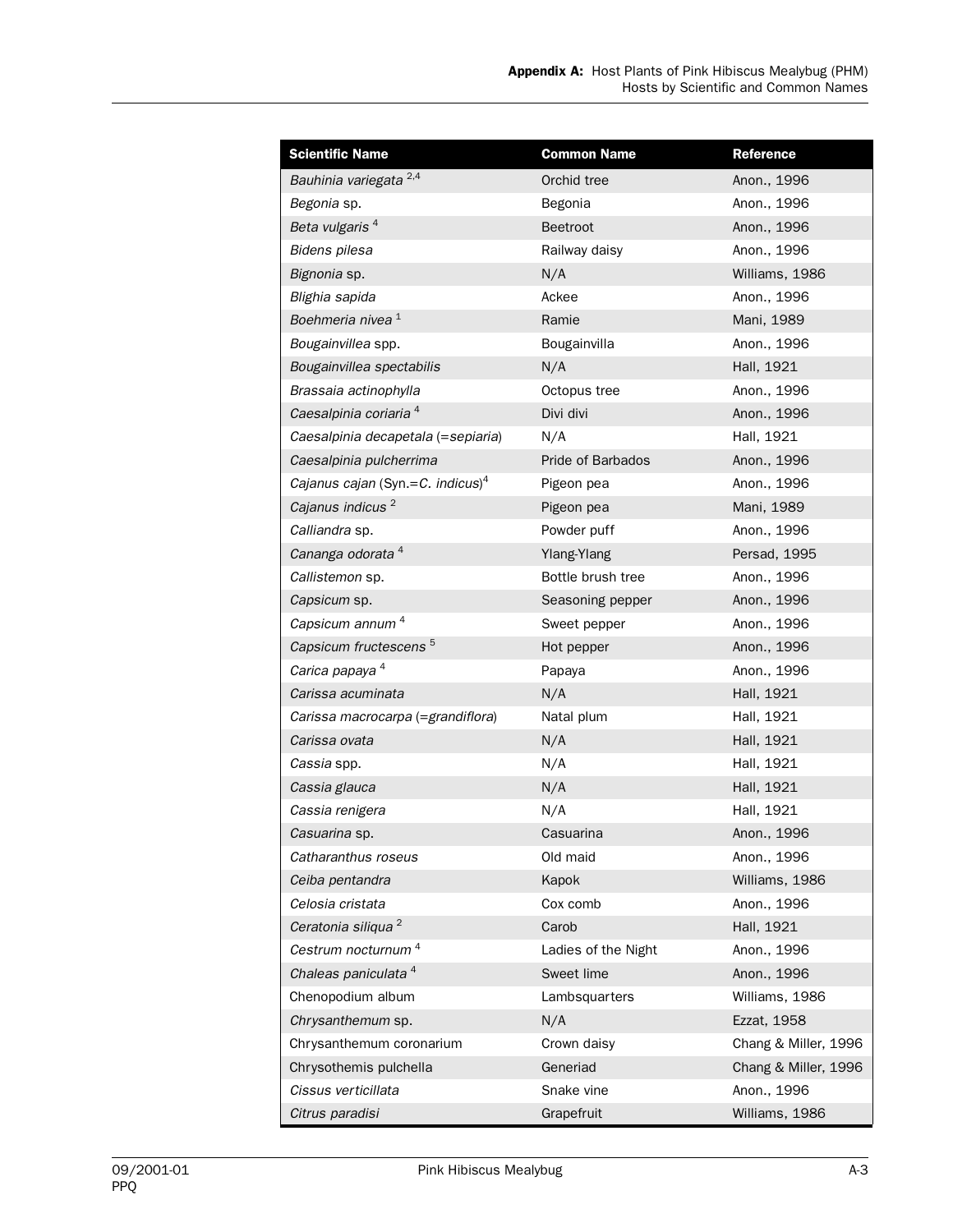| <b>Scientific Name</b>             | <b>Common Name</b>  | <b>Reference</b>           |
|------------------------------------|---------------------|----------------------------|
| Citrus spp. $4$                    | All citrus spp      | Maui, 1989;                |
|                                    |                     | Anon., 1996                |
| Citrus aurantifolia                | Lime                | Williams, 1985             |
| Citrus aurantium (= bigarradia)    | Sour orange         | Hall, 1921                 |
| Citrus medica                      | Citron              | Hall, 1921                 |
| Citrus reticulata (=nobilis)       | Tangerine           | Hall, 1921                 |
| Citrus sinensis                    | Sweet orange        | Hall, 1921                 |
| Clerodendron infortunatum          | N/A                 | Maui, 1989                 |
| Clerodendrum aculeatum             | <b>Bitter fence</b> | Anon., 1996                |
| Clitoria ternatea                  | Butterfly pea       | Mani, 1989                 |
| Coccoloba uvifera 4                | Seaside grape       | Anon., 1996                |
| Cocos nucifera                     | Coconut             | Anon., 1996                |
| Codiaeum spp.                      | Croton              | Anon., 1996                |
| Codiaeum spp. <sup>4</sup>         | Croton              | Persad, 1995               |
| Coffea spp.                        | Coffee              | Mani, 1989;<br>Anon., 1996 |
| Coffea arabica                     | Arabica coffee      | Williams, 1989             |
| Colocasia esculenta                | Eddoe & dasheen     | Anon., 1996                |
| Colubrina arborescens <sup>4</sup> | Mauby               | Anon., 1996                |
| Corchorus sp.                      | A jute              | Mani, 1989                 |
| Corchorus olitorius                | N/A                 | Hall, 1921                 |
| Cordia curassavica 4               | Black sage          | Anon., 1996                |
| Cosmos spp. $4$                    | Cosmos              | Anon., 1996                |
| Couroupita guianensis <sup>4</sup> | Cannonball tree     | Anon., 1996                |
| Crataegus spp.                     | Hawthorn            | Hall, 1921                 |
| Crescentia cujete                  | Calabush tree       | Anon., 1996                |
| Croton sp.                         | N/A                 | Chang & Miller, 1996       |
| Croton flavens <sup>4</sup>        | <b>Broom</b>        | Anon., 1996                |
| Cucumis sativus <sup>4</sup>       | Cucumber            | Anon., 1996                |
| Cucurbita maxima <sup>4</sup>      | Pumpkin             | Anon., 1996                |
| Cucurbita moschata                 | Pumpkin             | Chang & Miller, 1996       |
| Cucurbita pepo <sup>4</sup>        | Squash              | Anon., 1996                |
| Cydonia (=Pyrus) oblonga           | Quince              | Hall, 1921                 |
| Cynara scolymus                    | Artichoke           | Hall, 1921                 |
| Cyperus sp.                        | Sedges              | Anon., 1996                |
| Daucus carota <sup>4</sup>         | Carrot              | Anon., 1996                |
| Daradixa sp.                       | A grass             | Hall, 1921                 |
| Dahlia sp.                         | N/A                 | Chang & Miller, 1996       |
| Datura spp.                        | Datura              | Chang & Miller, 1996       |
| Delonix (=Poinciana) regia         | Royal poinciana     | Hall, 1921                 |
| Dendrobium cultivars               | Orchid              | Persad, 1995               |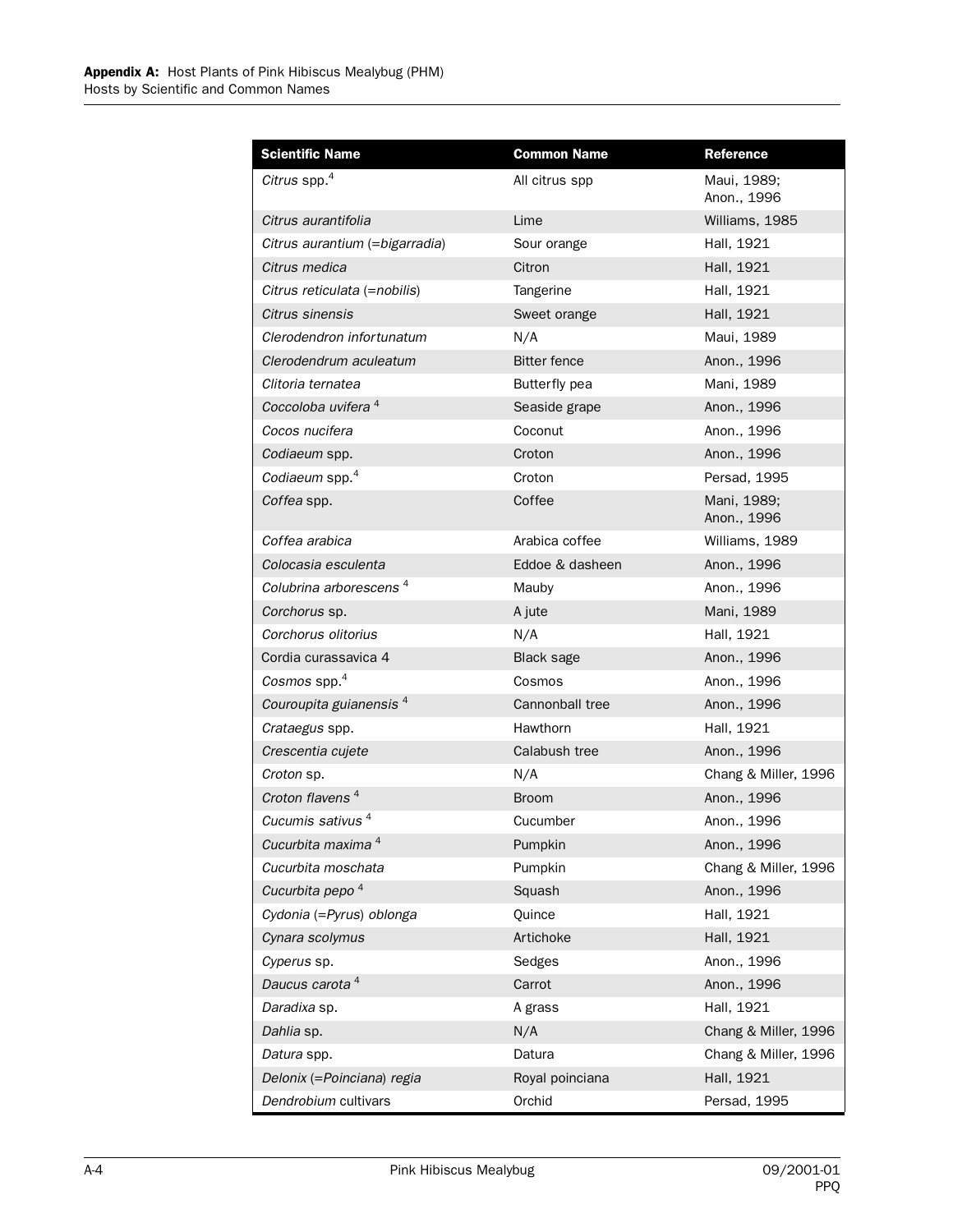| <b>Scientific Name</b>                        | <b>Common Name</b>    | <b>Reference</b>     |
|-----------------------------------------------|-----------------------|----------------------|
| Dieffenbachia spp.                            | Dieffenbachia         | Anon., 1996          |
| Dioscorea spp.                                | Yam                   | Anon., 1996          |
| Diospyros kaki                                | Japanese persimmon    | Hall, 1921           |
| Dizygotheca elegantissima                     | N/A                   | Anon., 1996          |
| <i>Dracaena</i> sp.                           | Dracaena              | Anon., 1996          |
| Duranta sp.                                   | Datur                 | Williams, 1986       |
| Duranta plumieri                              | N/A                   | Hall, 1921           |
| Duranta repens <sup>4</sup>                   | Duranta               | Anon., 1996          |
| Elaeagnus sp.                                 | N/A                   | Chang & Miller, 1996 |
| Emilia spp.                                   | A weed                | Anon., 1996          |
| Equisetum arvense                             | Bottle bush weed      | Anon., 1996          |
| Eranthemum pulchellum (=nervosum)             | N/A                   | Anon., 1996          |
| Eriobotrya japonica                           | Loquat                | Hall, $1924$         |
| Erthrina variegata                            | Variegated immortelle | Anon., 1996          |
| Ervatamia coronaria                           | Chamelie              | Anon., 1996          |
| Eryngium foetidum                             | Shadow beni           | Anon., 1996          |
| Erythrina sp.A                                | bean                  | Mani, 1989           |
| Erythrina corallodendron <sup>2</sup>         | N/A                   | Hall, 1921           |
| Erythrina crista-galli <sup>2</sup>           | N/A                   | Hall, 1921           |
| Erythrina resinifera <sup>2</sup>             | N/A                   | Hall, 1921           |
| Erythrina speciosa (=reticulata) <sup>2</sup> | N/A                   | Hall, 1921           |
| Erythrina stricta (=indica) <sup>2</sup>      | N/A                   | Hall, 1921           |
| Erythrina variegata <sup>5</sup>              | Variegated immortelle | Mani, 1989           |
| Erythrina vespertilio <sup>2</sup>            | N/A                   | Hall, 1921           |
| Erythroxylum sp.                              | Coca                  | Williams, 1989       |
| Eugenia spp. <sup>4</sup>                     | Wax apple             | Anon., 1996          |
| Eugenia jambolanaJava                         | plum                  | Mani, 1989           |
| Eugenia malaccensis                           | Pommerac              | Anon., 1996          |
| Euphorbia spp.                                | Milkweed              | Anon., 1996          |
| Euphorbia pulcherrima                         | Poinsettia            | Anon., 1996          |
| Ficus benghalensis                            | Indian banyan         | Williams, 1986       |
| Ficus benjamin                                | Banyan tree           | Anon., 1996          |
| Ficus benjamina (=nitida)                     | Weeping fig           | Hall, 1921           |
| Ficus carica                                  | Common fig            | Hall, 1921           |
| Ficus cunia                                   | N/A                   | Mani, 1989           |
| Ficus elastica                                | Rubber plant          | Hall, 1921           |
| Ficus indica                                  | N/A                   | Mani, 1989           |
| Ficus laurifolia                              | N/A                   | Ezzat, 1958          |
| Ficus platyphylla                             | N/A                   | Hall, 1921           |
| Ficus religiosa                               | Peepul tree           | Mani, 1989           |
| Ficus sycomorus                               | Sycamore fig          | Hall, 1921           |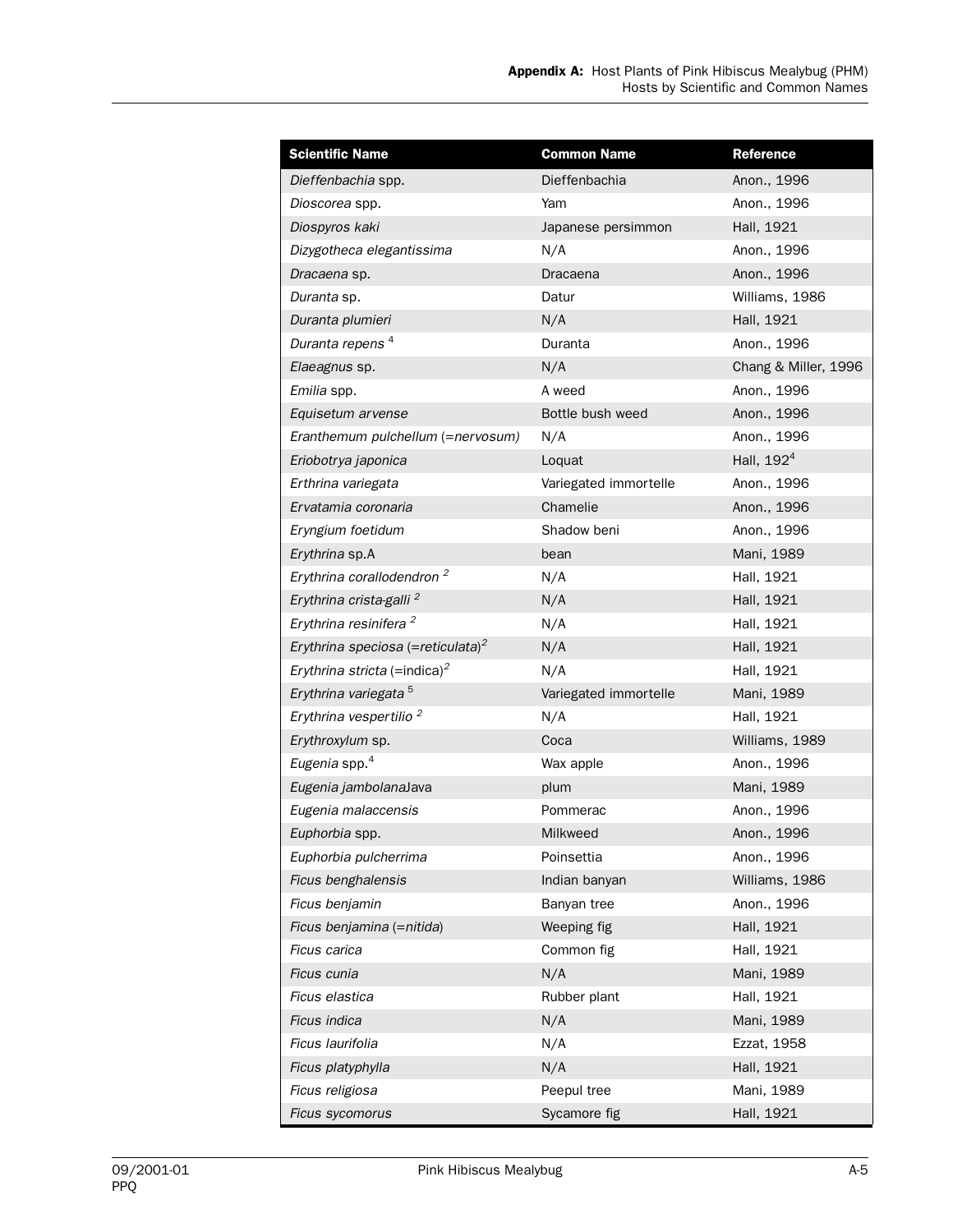| <b>Scientific Name</b>                     | <b>Common Name</b>  | <b>Reference</b>     |
|--------------------------------------------|---------------------|----------------------|
| Ficus virens (= infectoria)                | N/A                 | Hall, 1921           |
| Flacourtia indica                          | Series              | Anon., 1996          |
| Gerbera sp.                                | Gerbera             | Anon., 1996          |
| Glycine max $4$                            | Soyabean            | Williams, 1985       |
| Glyricidia sepium <sup>4</sup>             | Glyricidia          | Anon., 1996          |
| Gossypium sp. <sup>2</sup>                 | A cotton            | Williams, 1985       |
| Gossypium arboreum                         | Tree cotton         | Mani, 1989           |
| Gossypium herbaceum                        | Levant cotton       | Mani, 1989           |
| Grevillea robusta <sup>2</sup>             | Silk-oak            | Mani, 1989           |
| Grewia sp.                                 | N/A                 | Williams, 1986       |
| Haldina cordifolia                         | N/A                 | Chang & Miller, 1996 |
| Hamelia sp.                                | N/A                 | Anon., 1996          |
| Heliconia spp. <sup>4</sup>                | Heliconia           | Anon., 1996          |
| Hibiscus spp.                              | A hibiscus          | Mani, 1989           |
| Hibiscus acetosella                        | N/A                 | Mani, 1989           |
| Hibiscus boryanus                          | N/A                 | Williams, 1986       |
| Hibiscus cannabinus $1,2$                  | Kenaf               | Mani, 1989           |
| Hibiscus elatus <sup>4</sup>               | Blue mahoe          | Anon., 1996          |
| Hibiscus esculentus <sup>2,4</sup>         | Okra                | Williams, 1986       |
| Hibiscus manihot                           | N/A                 | Chang & Miller, 1996 |
| Hibiscus mutabilis <sup>2</sup>            | Cotton-rose         | Mani, 1989           |
| Hibiscus rosa-sinensis <sup>2,4</sup>      | <b>Hibiscus</b>     | Mani, 1989           |
| Hibiscus sabdariffa <sup>2</sup>           | Roselle             | Mani, 1989           |
| H. sabdariffa var. altissimus $^1$         | Roselle             |                      |
| H. sabdariffa var. sabdariffa <sup>4</sup> | Sorrel              | Anon., 1996          |
| Hibiscus schizopetalus <sup>2</sup>        | Coral hibiscus      | Williams, 1986       |
| Hibiscus surattensis                       | N/A                 | Williams, 1986       |
| Hibiscus syriacus <sup>2</sup>             | Shrub althea        | Hall, 1921           |
| Hibiscus tiliaceus                         | N/A                 | Chang & Miller, 1996 |
| Holmskia sanguinea <sup>4</sup>            | Chinese hat         | Anon., 1996          |
| <i>Inga</i> sp.                            | N/A                 | Hall, 1921           |
| Ipomoea sp.                                | Morning glory tree  | Anon., 1996          |
| Ipomoea batatas <sup>4</sup>               | Sweet potato        | Anon., 1996          |
| Ixora spp. <sup>4</sup>                    | Ixora               | Anon., 1996          |
| Jacaranda mimosifoliaJac                   | aranda              | Hall, 1921           |
| Jasminum sp.                               | Lady of the night   | Anon., 1996          |
| Jasminum sp.                               | Jasmine             | Anon., 1996          |
| Jasminum sambac                            | Aiton               | Mani, 1989           |
| Kalanchoe spp.                             | Wonder of the world | Anon., 1996          |
| Kigelia spp.                               | N/A                 | Chang & Miller, 1996 |
| Lactuca sativa 4                           | Lettuce             | Anon., 1996          |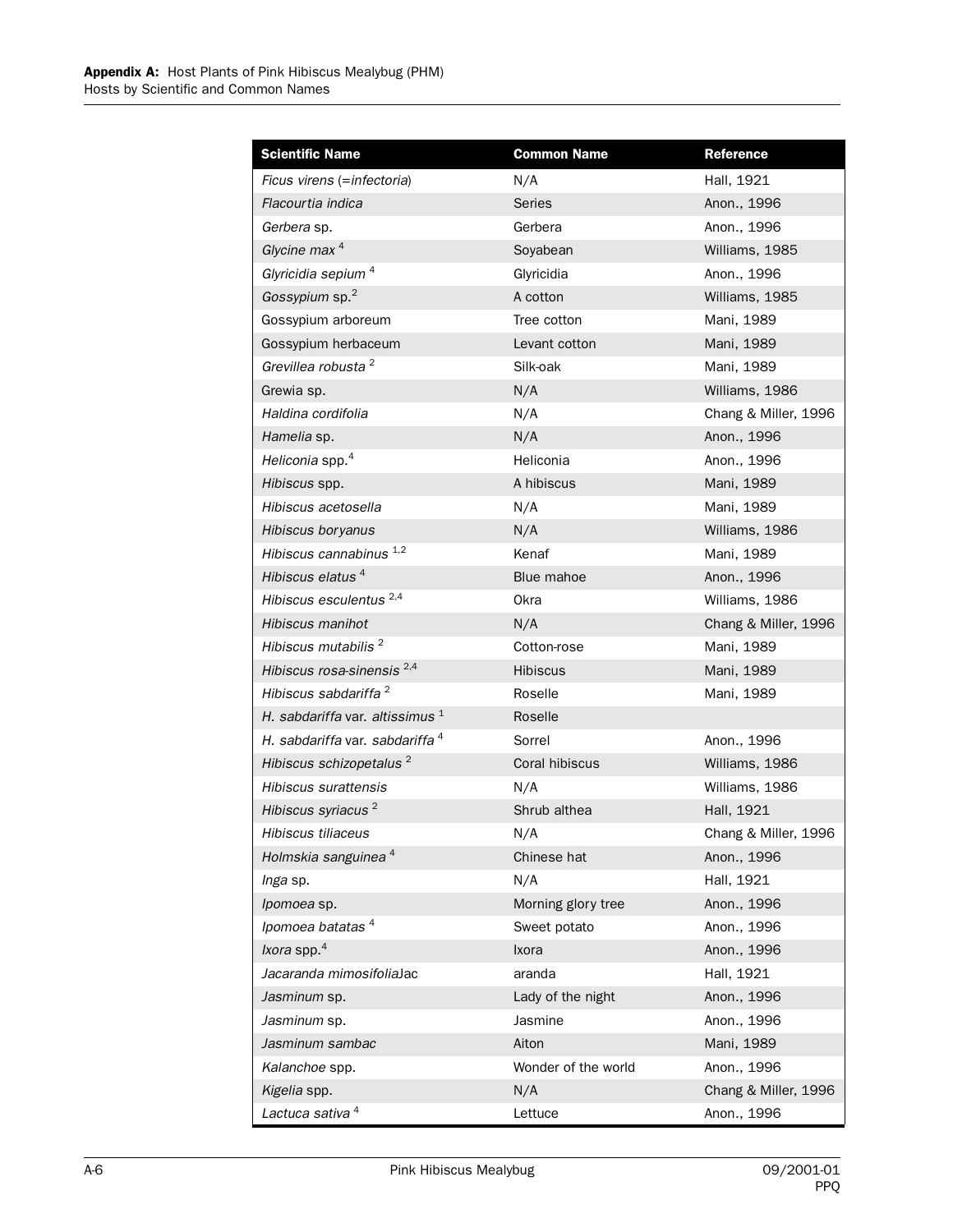| <b>Scientific Name</b>                       | <b>Common Name</b>    | Reference            |
|----------------------------------------------|-----------------------|----------------------|
| Lagerstroemia speciosa <sup>4</sup>          | Queen of flowers      | Anon., 1996          |
| Lantana camara                               | Lantana               | Anon., 1996          |
| Laportea aestuans                            | Stinging nettle       | Anon., 1996          |
| Leonotis nepetifolia <sup>4</sup>            | Honeysuckle           | Anon., 1996          |
| Leuceana glauca <sup>4</sup>                 | Leuceana              | Anon., 1996          |
| Lighia sapida                                | Ackee                 | Anon., 1996          |
| Lycopersicon esculentum <sup>4</sup>         | Tomato                | Anon., 1996          |
| Malpighia glabra (=punicifolia) <sup>4</sup> | West Indies cherry    | Anon., 1996          |
| Malvaviscus arboreus                         | N/A                   | Hall, 1921           |
| Mangifera indica <sup>4</sup>                | Mango                 | Mani, 1989           |
| Manihot esculenta                            | Cassava               | Williams, 1986       |
| Manilkara zapota <sup>4</sup>                | Sapodilla             | Anon., 1996          |
| Medicago sativa                              | Alfalfa               | Williams, 1986       |
| Melia azederach                              | Chinaberry            | Hall, 1921           |
| Melicocca bijugatus (=bijuga) <sup>4</sup>   | Genip                 | Anon., 1996          |
| Miconia cornifolia <sup>4</sup>              | Malestomac            | Anon., 1996          |
| Mikania cordata                              | hempweed              | Mani, 1989           |
| Mimosa pudica                                | Sensitive plant       | Anon., 1996          |
| Mimosa rubicaulis <sup>1</sup>               | N/A                   | Ghose, 1972          |
| Morus $sp1$                                  | A mulberry            | Williams, 1986       |
| Morus alba <sup>2</sup>                      | White mulberry        | Mani, 1989           |
| Morus nigra                                  | <b>Black mulberry</b> | Hall, 1921           |
| Murraya exotica                              | Sweet lime            | Anon., 1996          |
| Murraya koenigii                             | Curry leaf            | Anon., 1996          |
| Murraya paniculata <sup>5</sup>              | Sweetlime             | Chang & Miller, 1996 |
| Musa spp. $4$                                | Banana                | Williams, 1985       |
| Mussaenda spp. <sup>4</sup>                  | Mussaenda             | Anon., 1996          |
| Myrtus communis                              | Myrtle                | Hall, 1921           |
| Nephrolepis biserrata furcans                | Fish tail fern        | Anon., 1996          |
| Nephrolepis exaltata                         | Boston fern           | Anon., 1996          |
| Nerium odorum                                | An oleander           | Mani, 1989           |
| Nerium oleander                              | Oleander              | Anon., 1996          |
| Opuntia sp.                                  | Prickly pear          | Ezzat, 1958          |
| Pachystachys lutea                           | Shrimp plant          | Anon., 1996          |
| Paritium sp.                                 | N/A                   | Chang & Miller, 1996 |
| Parkinsonia sp.                              | A bean                | Williams, 1985       |
| Parkinsonia aculeata <sup>2</sup>            | Horsebean             | Mani, 1989           |
| Parthenium hysterophorus <sup>4</sup>        | White head            | Williams, 1985       |
| Passiflora edulis var. edulis <sup>4</sup>   | Passion fruit         | Anon., 1996          |
| Passiflora granadilla                        | Barbadeen             | Anon., 1996          |
| Passiflora quadrangularis                    | Giant granadilla      | Hall, 1921           |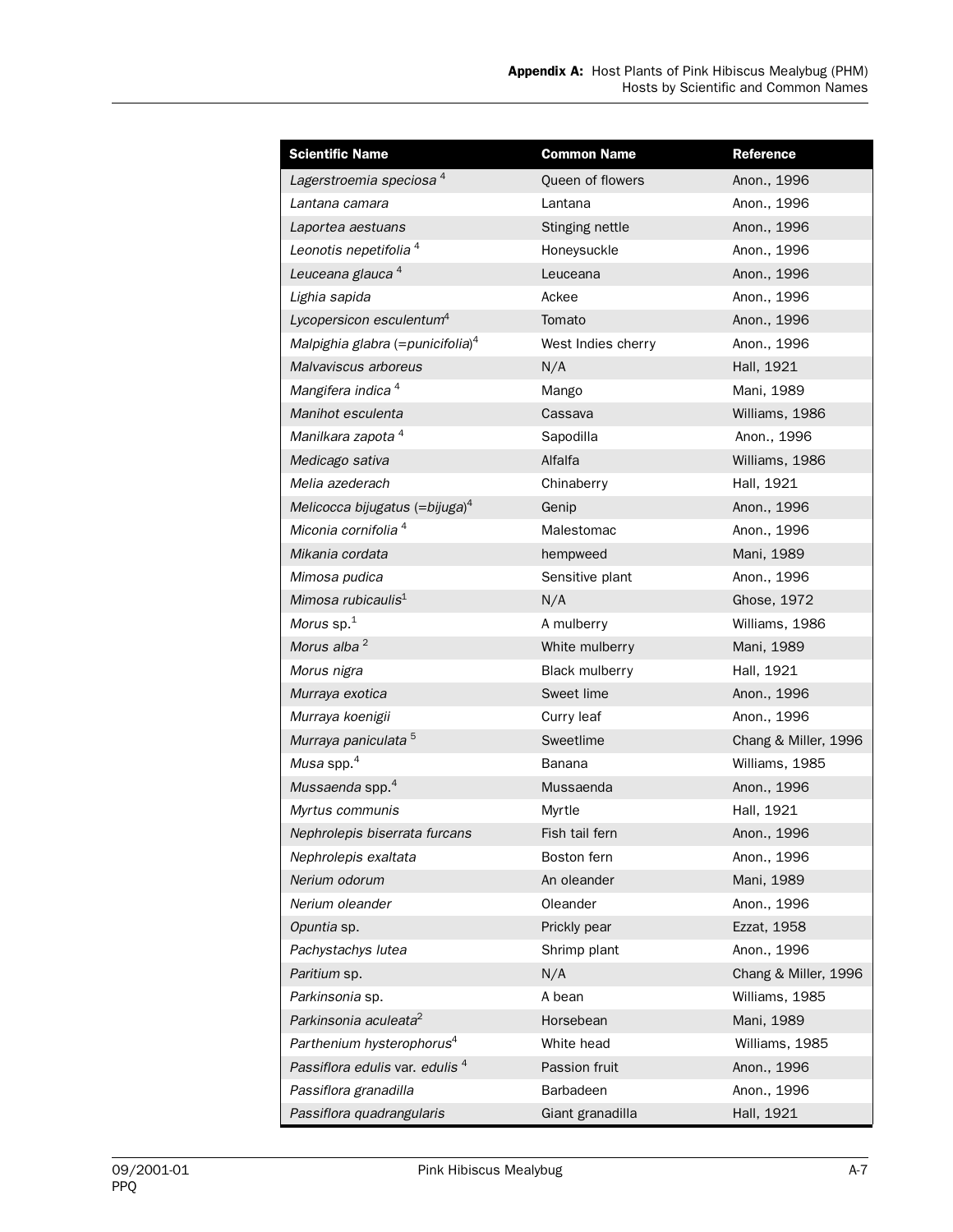| <b>Scientific Name</b>               | <b>Common Name</b>    | Reference            |
|--------------------------------------|-----------------------|----------------------|
| Passiflora quadrangularis            | Giant granadilla      | Hall, 1921           |
| Pavonia sp.                          | N/A                   | Chang & Miller, 1996 |
| Peperomia pellucida                  | Shining bush          | Chang & Miller, 1996 |
| Pereskia bleo                        | African rose          | Anon., 1996          |
| Persea americana <sup>4</sup>        | Avocado               | Anon., 1996          |
| Petiveria alliacea <sup>4</sup>      | Maouipoui             | Anon., 1996          |
| Petrea arborea <sup>4</sup>          | Petrea                | Anon., 1996          |
| Phaseolus mungo                      | Mung bean             | Chang & Miller, 1996 |
| Phaseolus vulgaris <sup>4</sup>      | String bean           | Anon., 1996          |
| Philodendron spp.                    | Philodendron          | Anon., 1996          |
| Phoenix dactylifera                  | Date palm             | Hall, 1921           |
| Phoenix sylvestris                   | Wild date palm        | Mani, 1989           |
| Phyllanthus acidus <sup>4</sup>      | Damson                | Anon., 1996          |
| Prunus persica                       | Peach                 | Hall, 1921           |
| Psidium guajava <sup>2,</sup>        | <sup>4</sup> Guava    | Mani, 1989           |
| Punica granatum                      | Pomegranate           | Williams, 1986       |
| Pyrus communis                       | Pear                  | Hall, 1921           |
| Quisqualis sp.                       | N/A                   | Chang & Miller, 1996 |
| <i>Rhoeo</i> sp.                     | Boundary plant        | Anon., 1996          |
| Ricinus communis                     | Castor bean           | Hall, 1921           |
| Rivinia humilis <sup>4</sup>         | Cats' blood           | Anon., 1996          |
| Robinia pseudoacacia <sup>2</sup>    | <b>Black locust</b>   | Mani, 1989           |
| Rosa spp.                            | Rose                  | Anon., 1996          |
| Russellia equisetifolia <sup>4</sup> | Antigua heath         | Anon., 1996          |
| Saccharum officinarum                | Sugarcane             | Mani, 1989           |
| Salix sp.                            | Willow                | Chang & Miller, 1996 |
| Schefflera sp.                       | Schefflera            | Anon., 1996          |
| Schefflera actinophylla              | Octopus tree          | Chang & Miller, 1996 |
| Schefflera elegantissima             | False aralia          | Chang & Miller, 1996 |
| Schinus molle                        | California peppertree | Hall, 1921           |
| Schinus terebenthifolius             | Brazilian peppertree  | Hall, 1921           |
| Sciadophyllum pulchrum               | N/A                   | Hall, 1921           |
| Scindapsus aureus                    | Devil's ivy           | Anon., 1996          |
| Scoparia dulcis                      | Sweet broom           | Anon., 1996          |
| Senna italica                        | N/A                   | Chang & Miller, 1996 |
| Senna obtusifolia <sup>4</sup>       | Wild senna            | Anon., 1996          |
| Senna siamea                         | Cassia                | Mani, 1989           |
| Senna sulfurea                       | N/A                   | Chang & Miller, 1996 |
| Sesbania sesban (= aegyptiaca)       | N/A                   | Hall, 1921           |
| Sida acuta                           | Broom weed            | Williams, 1985       |
| Solanum aethiopicum                  | N/A                   | Williams, 1986       |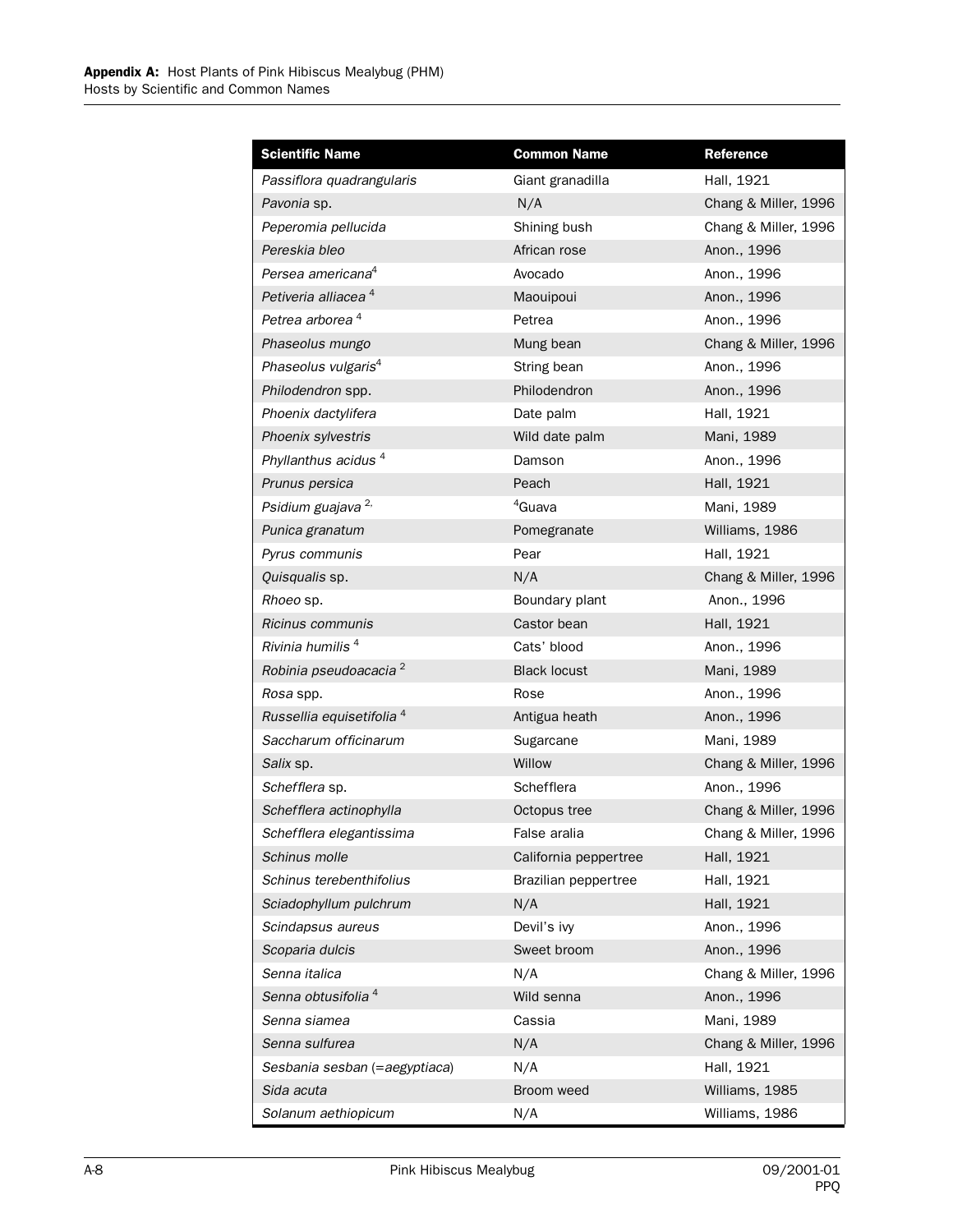| <b>Scientific Name</b>                   | <b>Common Name</b> | <b>Reference</b>     |
|------------------------------------------|--------------------|----------------------|
| Solanum bicolor                          | An ornamental      | Anon., 1996          |
| Solanum melongena                        | Eggplant           | Anon., 1996          |
| Solanum tuberosum                        | Potato             | Hall, 1921           |
| Spondias chili                           | Plum               | Chang & Miller, 1996 |
| Spondias cytherea (=dulcis)              | Golden apple       | Mani, 1989           |
| Spondias mombin <sup>4</sup>             | Hog plum           | Williams, 1986       |
| Spondias purpurea <sup>4</sup>           | Red plum           | Anon., 1996          |
| S. purpurea var. lutea 4                 | Yellow plum        | Anon., 1996          |
| Stachytarpheta jamaicensis               | Vervine            | Anon., 1996          |
| Symedrella nodiflora                     | A weed             | Anon., 1996          |
| Syngoniun podophyllum                    | N/A                | Anon., 1996          |
| Syzygium cumini <sup>4</sup>             | Jamoon             | Anon., 1996          |
| Syzygium malaccense <sup>4</sup>         | French cashew      | Anon., 1996          |
| Tabebuia sp.                             | Poui               | Anon., 1996          |
| Tabebuia heterophylla <sup>4</sup>       | White cedar        | Anon., 1996          |
| Tabernaemontana divaricata               | Chamelie           | Chang & Miller, 1996 |
| Tamarindus indica                        | Tamarind           | Anon., 1996          |
| Tecoma capensis <sup>3</sup>             | N/A                | Hall, 1921           |
| Tecoma grandiflora                       | N/A                | Mani, 1989           |
| Tecoma stans                             | Trumpet flower     | Hall, 1921           |
| Tectona grandis <sup>4</sup>             | Teak               | Williams, 1986       |
| Templetonia sp.                          | N/A                | Chang & Miller, 1996 |
| Terminalia spp.                          | N/A                | Chang & Miller, 1996 |
| Terminalia catappa                       | Tropical almond    | Williams, 1986       |
| Terminalia mantaly                       | N/A                | Williams, 1986       |
| Theobroma cacao <sup>4</sup>             | Cocoa              | Anon., 1996          |
| Thunbergia erecta                        | Thunbergia         | Anon., 1996          |
| Tithonia urticifolia                     | N/A                | Williams, 1986       |
| Vigna unguiculata <sup>4</sup>           | Cowpea             | Anon., 1996          |
| Vinca minor                              | Common periwinkle  | Chang & Miller, 1996 |
| Vitis vinifera                           | <sup>4</sup> Grape | Mani, 1989           |
| Xanthosoma spp.                          | Tannia             | Anon., 1996          |
| Zea mays                                 | Corn               | Ezzat, 1958          |
| Zizyphus sp.                             | N/A                | Mani, 1989           |
| Zizyphus jujuba (=vulgaris) <sup>2</sup> | N/A                | Hall, 1921           |
| Zizyphus mauritiana <sup>4</sup>         | Indian jujube      | Anon., 1996          |
| Zizyphus mucronata                       | N/A                | Williams, 1986       |
| Zizyphus spina-christi <sup>2</sup>      | N/A                | Hall, 1921           |